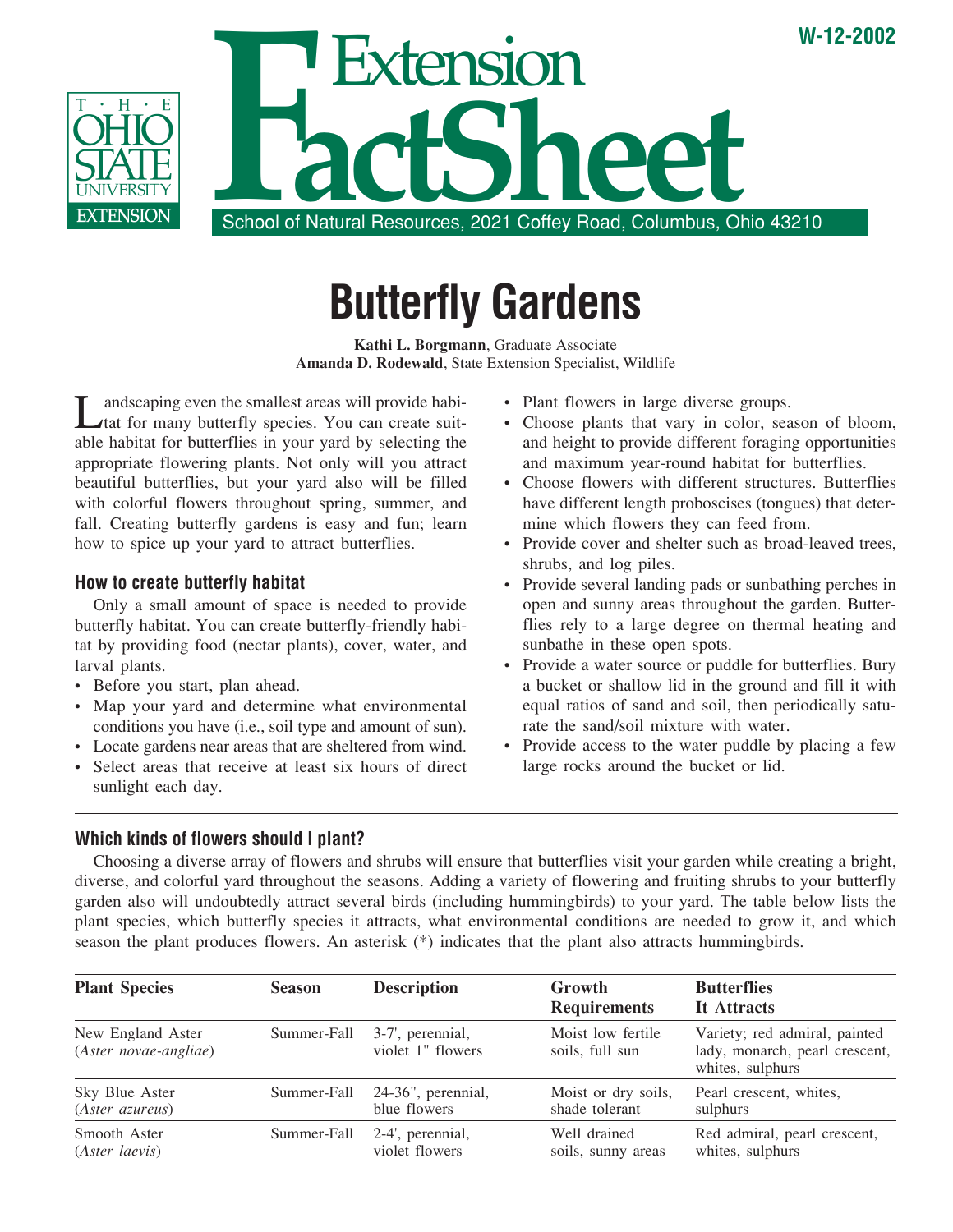| <b>Plant Species</b>                             | <b>Season</b>     | <b>Description</b>                                                          | Growth<br><b>Requirements</b>                       | <b>Butterflies</b><br>It Attracts                                                                                      |
|--------------------------------------------------|-------------------|-----------------------------------------------------------------------------|-----------------------------------------------------|------------------------------------------------------------------------------------------------------------------------|
| Bee Balm<br>(Monarda didyma)*                    | Summer            | 2-5', perennial,<br>scarlet flowers<br>in tubular whorls                    | Rich to moist<br>soils, full sun<br>to light shade  | Variety; painted lady,<br>cabbage, milbert's tortoise<br>shell, mourning cloak,<br>eastern tiger swallowtail           |
| Wild Bergamot<br>(Monarda fistulosa)*            | Summer            | 2-4', perennial,<br>lavender-pink<br>flowers                                | Dry calcareous<br>soils, full sun<br>to light shade | Variety; painted lady,<br>cabbage, milbert's<br>tortoise shell                                                         |
| Black-eyed Susan<br>(Rudbeckia hirta)            | Summer-Fall       | 18-48", perennial,<br>yellow flowers                                        | Moist soils,<br>sunny areas                         | Whites, sulphurs, brushfoots,<br>skippers, blues                                                                       |
| Dense Blazing Star<br>(Liatris spicata)          | Summer            | 1-6', perennial,<br>purple flowers<br>in spikes                             | Moist, acidic<br>soils, full sun                    | Painted lady, fritillaries,<br>skippers, sulphurs,<br>coppers, checkerspots                                            |
| Rough Blazing Star<br>(Liatris aspera)           | Summer-Fall       | 2-4', perennial,<br>purple flowers,<br>broad flower head                    | Dry sandy<br>soils, full sun                        | Painted lady, fritillaries,<br>skippers, sulphurs,<br>coppers, checkerspots                                            |
| <b>Butterfly Weed</b><br>$(Asclepias$ tuberosa)* | Early Fall        | Late Summer- 1-2', perennial, various<br>flower colors,<br>drought tolerant | Grows well in<br>most any area                      | Variety; monarch,<br>red admiral, swallowtails,<br>skippers, larvae                                                    |
| Cardinal Flower<br>$(Lobelia\ cardinalis)*$      | Summer-Fall       | 2-5', perennial,<br>red flower                                              | Moist soils,<br>partial shady<br>areas              | Best for hummingbirds,<br>bound to attract<br>variety of butterflies                                                   |
| Wild Columbine<br>$(Aquilegia\ can adensis)*$    | Spring-<br>Summer | 1-3', perennial, red<br>to pink, unique<br>flower structure                 | Sunny to<br>shady areas                             | Best for hummingbirds,<br>bound to attract<br>variety of butterflies                                                   |
| Common Boneset<br>(Eupatorium perfoliatum)       | Summer-Fall       | 2-4', perennial,<br>white flowers<br>in flat cluster                        | Moist soils,<br>open areas                          | Variety; painted lady, red<br>admiral, tiger swallowtail,<br>monarch, silver-spotted skipper                           |
| Greater Coreopsis<br>$(Coreopsis major)*$        | Summer            | 18-36", yellow<br>flowers, long<br>bloom                                    | Dry soils,<br>sunny areas                           | Variety; eastern tailed blue,<br>spring azure, pearl crescent,<br>viceroy, red admiral                                 |
| Wild Geranium<br>(Geranium maculatum)            | Spring-<br>Summer | 1-2', perennial,<br>pink flowers                                            | Moist well-<br>drained soils,<br>partial shade      | Skippers, eastern<br>tailed blue                                                                                       |
| Goat's Beard<br>(Aruncus dioicus)                | Spring-<br>Summer | 3-7', white flowers<br>in branching cluster                                 | Rich soils, light<br>shade, shade tolerant          | Variety; spring azure                                                                                                  |
| Goldenrod<br>(Solidago)                          | Summer-Fall       | 1-5' perennial,<br>yellow flowers                                           | Well drained<br>soils, sunny<br>areas               | Sulphurs, whites, coppers,<br>monarch, hairstreaks, viceroy,<br>painted lady                                           |
| Stiff Goldenrod<br>(Solidago rigida)             | Summer-Fall       | 3-4', yellow flowers,<br>rigid and upright                                  | Well drained<br>soils, full sun                     | Monarch, viceroy                                                                                                       |
| Iron Weed<br>(Vernonia noveboracensis)           | Summer-Fall       | Up to 6', perennial,<br>purple flowers                                      | Various moist<br>soils, full sun                    | Variety; tiger swallowtail,<br>monarch, great spangled<br>fritillary, silver-spotted<br>skipper, spicebush swallowtail |
| Jerusalem Artichoke<br>(Helianthus tuberosus)    | Fall              | 5-10', perennial,<br>large yellow flowers                                   | Moist fertile<br>soils                              | Variety; monarch, painted<br>lady, checkerspots                                                                        |
| Jewelweed<br>$(Impatiens \textit{ capensis})^*$  | Summer-Fall       | 2-5', perennial,<br>orange and<br>yellow flowers                            | Moist soils,<br>tolerates full<br>sun to full shade | Best for hummingbirds,<br>bound to attract<br>variety of butterflies                                                   |
| Joe Pye Weed<br>(Eupatorium maculatum)           | Late Summer       | 2-6', perennial,<br>pink to lavender<br>flowers                             | Moist soils,<br>open areas                          | Variety; painted lady, red<br>admiral, monarch, silver-<br>spotted skipper, swallowtails                               |
| Wild Lupine<br>(Lupinus perennis)                | Spring            | 8-24", perennial,<br>blue pea flower                                        | Dry acidic soils                                    | Larvae                                                                                                                 |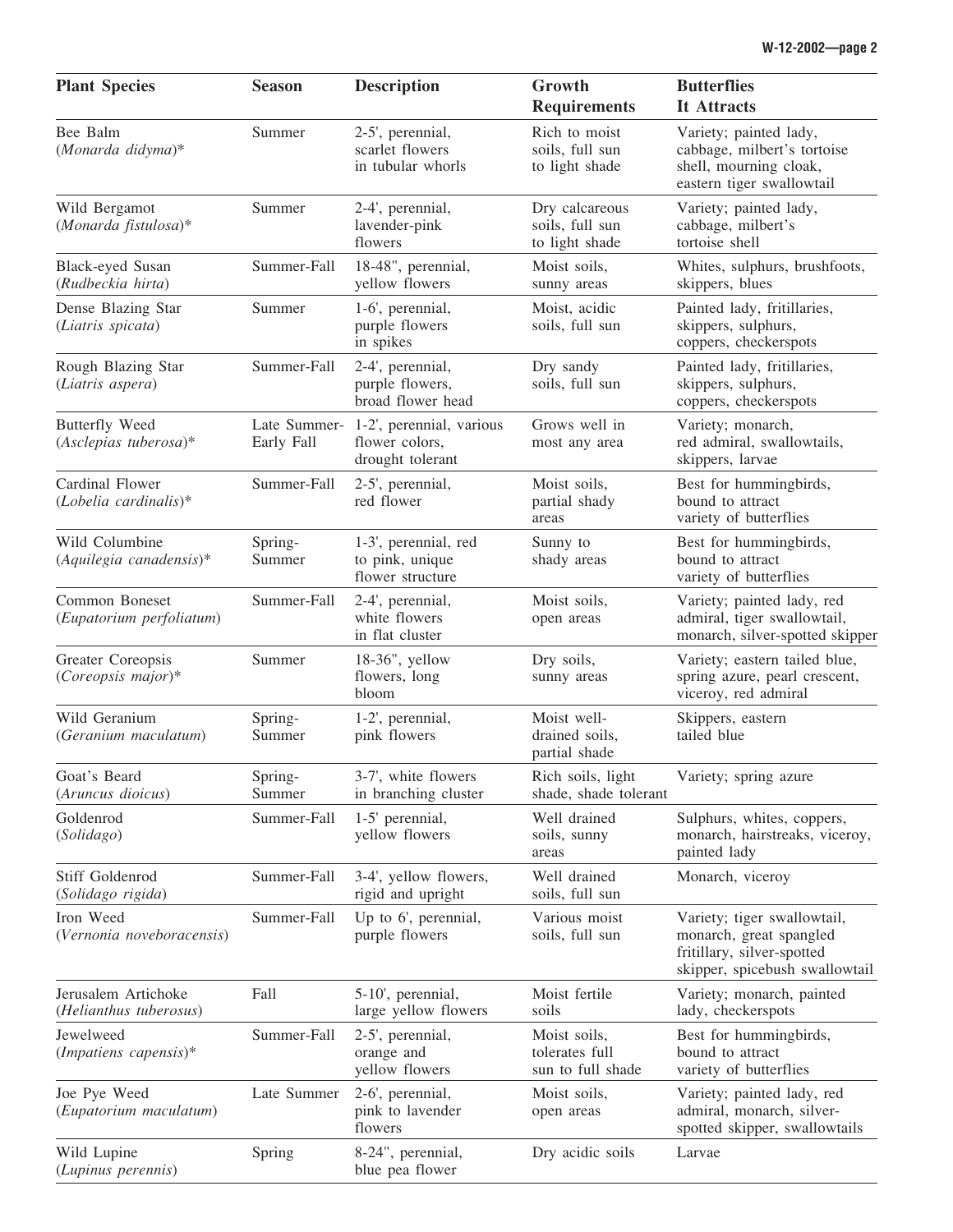| <b>Plant Species</b>                                 | <b>Season</b> | <b>Description</b>                                               | Growth<br><b>Requirements</b>                    | <b>Butterflies</b><br>It Attracts                                                                             |
|------------------------------------------------------|---------------|------------------------------------------------------------------|--------------------------------------------------|---------------------------------------------------------------------------------------------------------------|
| Maximillian's sunflower<br>(Helianthus maximilianii) | Summer-Fall   | 3-7', perennial,<br>large yellow flowers                         | Drought tolerant,<br>full sun                    | Variety; monarch,<br>painted lady, checkerspots                                                               |
| Hoary Mountain Mint<br>(Pycnanthemum incanum)        | Summer-Fall   | 1-3', perennial,<br>light purple<br>flowers                      | Dry soils,<br>full sun                           | Variety; red admiral, eastern<br>tailed blue, pearl crescent,<br>spring azure, sulphurs, whites               |
| Ox-eye Sunflower<br>(Heliopsis helianthoides)        | Summer        | 3-6', yellow<br>flowers                                          | Moist soils,<br>full sun                         | Variety; atlantis fritillary,<br>European skipper, early<br>hairstreak                                        |
| PawPaw<br>(Asiminia triloba)                         | Spring        | Small broad-<br>leafed tree                                      | Moist soils,<br>sun to light shade               | Larvae, swallowtails                                                                                          |
| Pearly Everlasting<br>(Anaphalis margaritacea)       | Summer        | 12-36", perennial,<br>flat clusters of<br>white flowers          | Dry soils,<br>sunny areas,<br>drought tolerant   | Small butterflies,<br>painted lady                                                                            |
| Wild Blue Phlox<br>$(Phlox\ divaricata)*$            | Spring        | 10-20", perennial,<br>blue to purple<br>showy flowers            | Fertile soils,<br>well-drained,<br>partial shade | Larvae, swallowtails,<br>sulphurs, painted lady,<br>viceroy                                                   |
| <b>Moss Phlox</b><br>(Phlox subulata)                | Spring        | Creeping ground<br>cover, pink flowers                           | Dry acidic soils,<br>shady areas                 | Small butterflies                                                                                             |
| Purple Coneflower<br>(Echinacea purpurea)            | Summer-Fall   | Up to 4' hardy<br>perennial, purple<br>flowers, heat<br>tolerant | Rich, well<br>drained soil,<br>sunny areas       | Variety; tiger swallowtail,<br>viceroy, great spangled<br>fritillary, whites, hairstreaks,<br>blues, skippers |
| Royal Catchfly<br>$(Silene \; regia)*$               | Summer        | 3-4', perennial,<br>red flowers                                  | Sandy, dry soils,<br>full sun                    | Best for hummingbirds,<br>bound to attract variety<br>of butterflies                                          |
| Spicebush<br>(Lindera benzoin)                       | Spring        | Fragrant shrub,<br>white flowers,<br>produces fruit              | Moist soils,<br>sunny areas                      | Variety; spring azure,<br>larvae                                                                              |
| Sweet White Violet<br>(Viola blanda)                 | Spring        | 3-5", perennial,<br>white flower                                 | Moist, fertile areas,<br>light shade             | Larvae                                                                                                        |
| Common Blue Violet<br>(Viola sororia)                | Spring        | 3-8", perennial,<br>blue-white flowers                           | Moist soils, sunny<br>or partial shady areas     | Larvae                                                                                                        |
| March Blue Violet<br>(Viola cucullata)               | Spring        | 3-8", perennial,<br>blue flowers,<br>groundcover                 | Moist to wet<br>soils, shade tolerant            | Larvae                                                                                                        |
| Virginia Bluebell<br>(Mertensia virginica)           | Spring        | $1-2$ ', purple<br>nodding flowers                               | Rich soils, sunny<br>to shady areas              | Variety                                                                                                       |
| Yarrow<br>(Achillea species)                         | Summer-Fall   | 12-24", small<br>white flowers                                   | Dry soils, full sun                              | Variety; coppers, hairstreaks,<br>skippers, sulphurs                                                          |

## **Plant Natives! Celebrate Diversity!**

**Beware** of exotic species! Exotic plant species have found their way into many gardens, and although several species do have showy flowers, care should be taken to avoid planting exotic species because they can cause local extinction of native flora. Exotic plant species may also negatively interact with wildlife species. Below is a list of common exotic species to avoid. When in doubt, check with your local Extension service.

- Bush Honeysuckle (*Lonicera* species) Privet (*Ligustrum vulgare*)
- Asian Bittersweet (*Celastrus orbiculatus*) Canada Thistle (*Cirsium arvense*)
- Japanese Honeysuckle (*Lonicera japonica*) Queen Anne's Lace (*Daucus carota*)
- Dames Rocket (*Hesperis matronalis*) Day Lily (*Hemerocallis fulva*)
- Butterfly Bush (*Buddleia davidii*) Lantana (*Lantana camara*)
- 
- 
- 
- -